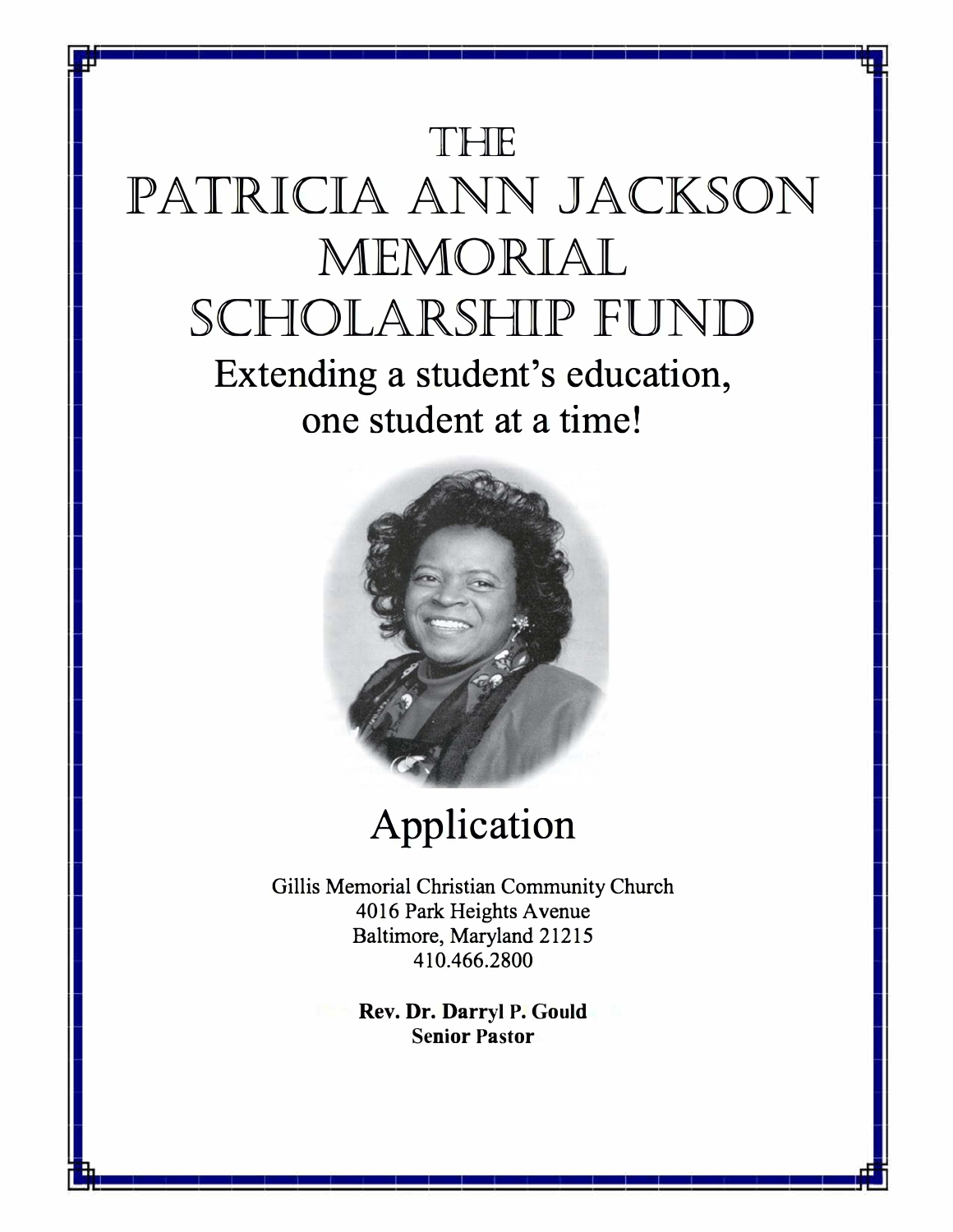## **BACKGROUND INFORMATION**

The Patricia Ann Jackson Memorial **Scholarship Fund of Gillis Memorial Christian Community Church** was **Christian Community Church** was established on Friday, May 21, 1999. organizers-Vivian E. Jackson, Shirley Johnson, Yvonne Jones and Willie Henry-wanted to establish a scholarship fund that would be  $\geqslant$  **Complete** the Patricia Ann Jackson awarded yearly to an eligible 12th grade student<br>who is a member of the Gillis Memorial Chriswho is a member of the Gillis Memorial Christian Community Church Family. What an extraordinary way to commemorate Pat's service and love for the Baltimore City Public vice and love for the Baltimore City Public<br>School System and the Gillis Memorial established on Friday, May 21, 1999. The organizers-Vivian E. Jackson, Shirley Johnson, Yvonne Jones and Willie Henry-wanted to establish a scholarship fund that would be tian Community Church Family. What an **Submit** a complete **official** high school Christian Community Church.

Patricia Ann Jackson, January 31, 1951 - May Patricia Ann Jackson, January 31, 1951 – May 20, 1999, devoted her life to children, families and the community. She graduated from and the community. She graduated from Western High School and received degrees from the Community College of Baltimore, Morgan University, Coppin State College and Morgan University, Coppin State College and<br>Loyola College. Her career with the Baltimore City Public School System began in 1974 at City Public School System began in 1974 at Belmont Elementary School. In 1995, Pat was appointed Master Teacher at Bay Brook<br>Elementary. After completing the Aspiring Elementary. After completing the Aspiring Leaders Program through Loyola College, Pat  $\epsilon$ Leaders Program through Loyola College, Pat<br>was appointed Assistant Principal at Bay Brook Elementary. She was goal oriented and innovative. Her remarkable human relations skills enabled her to work successfully with staff, students and parents. She really loved people and sought to help them. She loved Elementary. She was goal oriented and innovative. Her remarkable human relations skills enabled her to work successfully with staff, students and parents. She really loved people and sought to help them. She loved God and lived a life that was pleasing to Him.

## **SCHOLARSHIP ELIGIBILITY**

Any graduating high school senior planning to attend an accredited institution of higher education or a full-time undergraduate is eligible to apply for the scholarship. **All** attend an accredited institution of higher education or a full-time undergraduate is eligible to apply for the scholarship. **All applicants must be a member of Gillis Memorial Christian Community Church** 

and participate in Bible study, an auxiliary and participate in Bible study, an auxiliary and/or activities for at least one year. In  $requested information listed below.$ **addition, applicants must provide all the** 

# **HOW TO APPLY**

applicants must: All applicants must:

- Memorial Scholarship Fund application.
- transcript with the application.
- **Write** a personal statement  $(250 \text{ words or})$ **Write** a personal statement (250 words or more) describing your interest and involvement in the following: school activities, ment in the following: school activities, church, community and public service career goals. activities, hobbies, special talents, and
- **E** Submit two letters of recommendation. (One recommendation from a school representative.) representative and one from a church
- **Formarish** Submit your most recent photograph.
- Forward the application and supporting materials to The Patricia Ann Jackson Memorial Scholarship Fund of Gillis Memorial Christian Community Church (PAJ Memoapplication to: **Forward** the application and supporting materials to The Patricia Ann Jackson Memorial Scholarship Fund of Gillis Memorial Christian Community Church (PAJ Memorial Scholarship Fund of GMCCC). Mail

Gillis Memorial C.C. Church c/o Scholarship Fund *\*Candidate score sheet available upon request.* Baltimore, Maryland 21215 4016 Park Heights Avenue

**APPLICATION DEADLINE** *\*Candidate score sheet available upon request.*

# <u>APPLICATION DEADLINE</u>

June 30th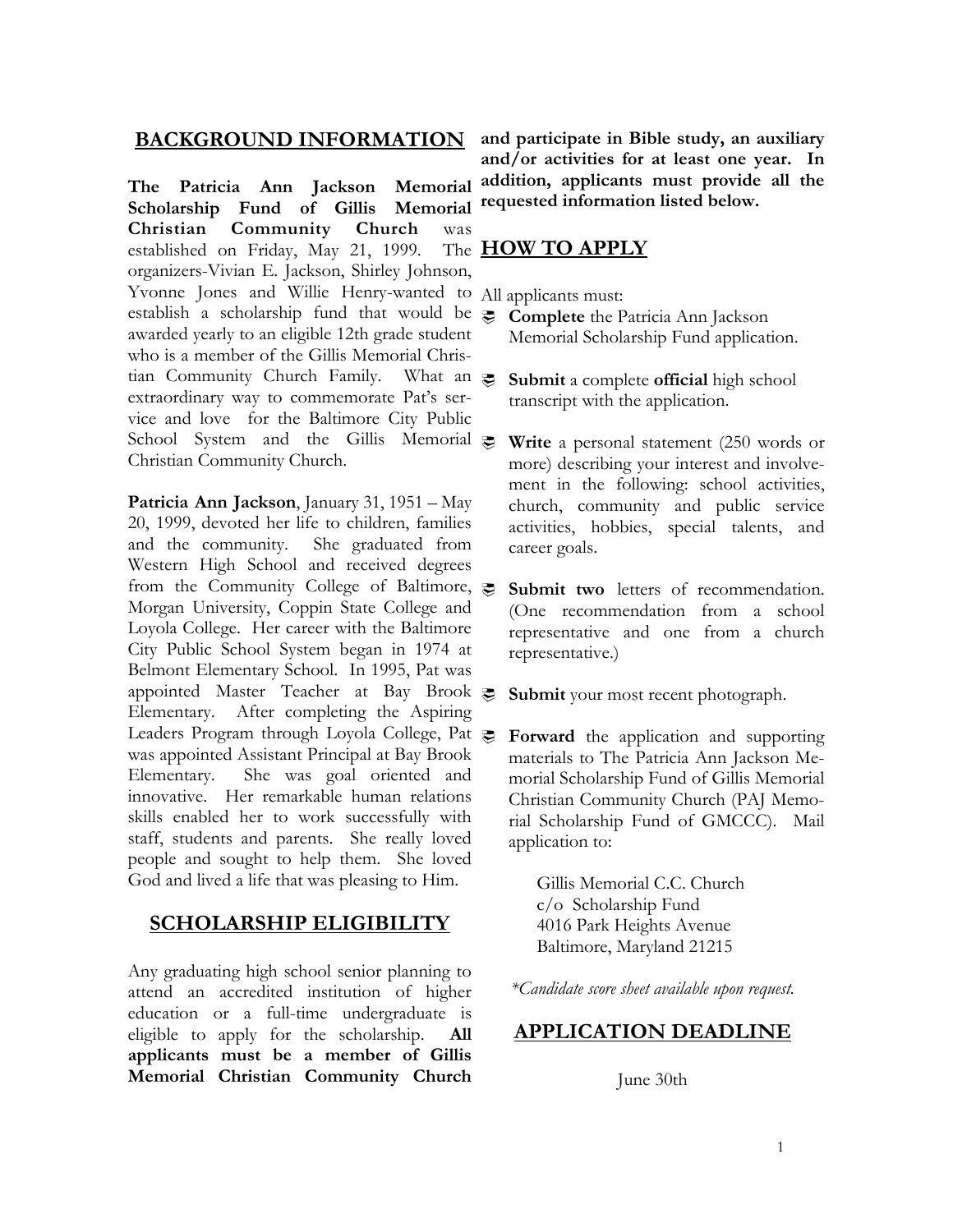## **The Patricia Ann Jackson Memorial Scholarship Fund Application**

## **PART A: PERSONAL DATA**

|                                                                                                                 |                                                                                                                                                                                                                                | Social Security Number: 1997 |  |
|-----------------------------------------------------------------------------------------------------------------|--------------------------------------------------------------------------------------------------------------------------------------------------------------------------------------------------------------------------------|------------------------------|--|
|                                                                                                                 | Permanent Address: University of the Community of the Community of the Community of the Community of the Community of the Community of the Community of the Community of the Community of the Community of the Community of th |                              |  |
|                                                                                                                 |                                                                                                                                                                                                                                |                              |  |
| Telephone Number:                                                                                               |                                                                                                                                                                                                                                |                              |  |
|                                                                                                                 |                                                                                                                                                                                                                                |                              |  |
|                                                                                                                 | City, State, Zip: 2008. Experience of the State of Table 3.                                                                                                                                                                    |                              |  |
|                                                                                                                 | Telephone Number: New York and Separate and Separate and Separate and Separate and Separate and Separate and Separate and Separate and Separate and Separate and Separate and Separate and Separate and Separate and Separate  |                              |  |
|                                                                                                                 |                                                                                                                                                                                                                                |                              |  |
| Please Circle:<br>Male                                                                                          | Female                                                                                                                                                                                                                         |                              |  |
| Father/Guardian's Name: Mannelland Mannelland Mannelland Mannelland Mannelland Mannelland Mannelland Mannelland |                                                                                                                                                                                                                                |                              |  |
|                                                                                                                 |                                                                                                                                                                                                                                |                              |  |
| PART B: ACADEMIC RECORD                                                                                         |                                                                                                                                                                                                                                |                              |  |
| List the school(s) you have attended.<br>I.                                                                     |                                                                                                                                                                                                                                |                              |  |
| High School                                                                                                     | Location                                                                                                                                                                                                                       | <b>Graduation Date</b>       |  |
| High School                                                                                                     | Location                                                                                                                                                                                                                       | <b>Graduation Date</b>       |  |
| H.<br>accredited college or university.                                                                         | List the school(s) to which you have applied. Scholarship applicants must gain admission to an                                                                                                                                 |                              |  |
| School                                                                                                          | Location                                                                                                                                                                                                                       |                              |  |

School Location

Once accepted, applicant must send a copy of his/her letter(s) of acceptance or official transcripts from the school they are currently attending to the PAJ Memorial Scholarship Committee.

III. List your major field of study.

Major: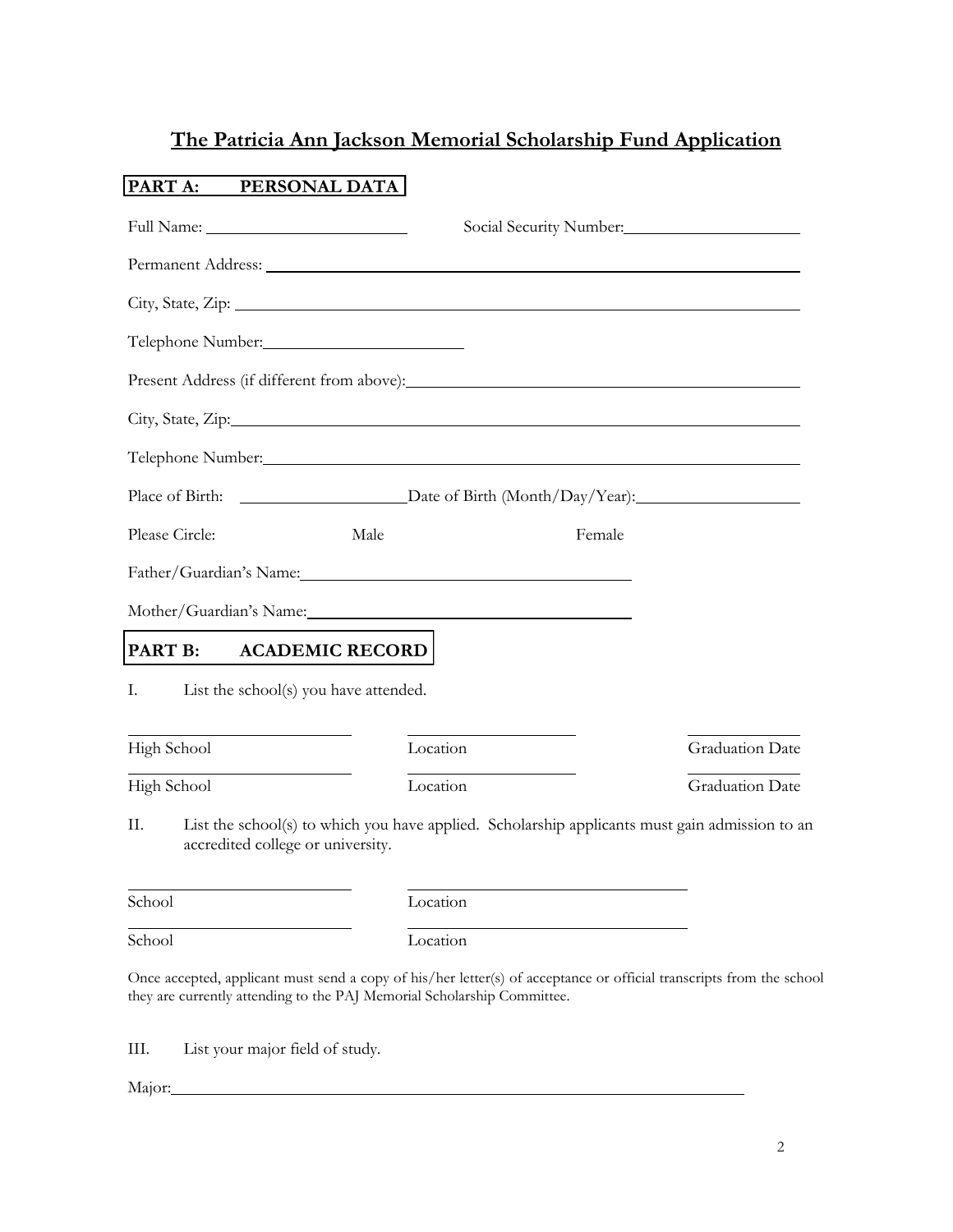- IV. List any church auxiliaries or activities you are a member of or have participated in for at least a year.
- V. List any Academic Honors, Scholarships, Special Awards or Certificates:
- VI. Describe your extracurricular activities:

## **PART C: YOUR PERSONAL BUDGET FOR THE ACADEMIC YEAR**

Information to complete this section may be obtained from the school to which you are applying. Please be as accurate as possible. Your award will be determined by the accuracy of this information.

#### I. **Available Funds**

|    | Grants                            | \$                                                                                                                                                                                                                                                                                                                  |
|----|-----------------------------------|---------------------------------------------------------------------------------------------------------------------------------------------------------------------------------------------------------------------------------------------------------------------------------------------------------------------|
|    | Loans                             | $\mathbb{S}$                                                                                                                                                                                                                                                                                                        |
|    | Parent's Contribution             | \$<br><u> 1990 - Johann Barbara, martin a</u>                                                                                                                                                                                                                                                                       |
|    | Summer Earnings                   |                                                                                                                                                                                                                                                                                                                     |
|    | Other Sources of Income           | $\frac{1}{2}$                                                                                                                                                                                                                                                                                                       |
|    | <b>Total Available Funds</b>      | $\frac{1}{2}$                                                                                                                                                                                                                                                                                                       |
| Η. | <b>Anticipated Expenses</b>       |                                                                                                                                                                                                                                                                                                                     |
|    | Tuition                           | $\frac{1}{2}$                                                                                                                                                                                                                                                                                                       |
|    | Fees                              | $\begin{array}{c c c c c} \hline \textbf{\$} & \textbf{\$} & \textbf{\$} & \textbf{\$} \\ \hline \end{array}$                                                                                                                                                                                                       |
|    | Room & Board                      | $\mathbb{S}$                                                                                                                                                                                                                                                                                                        |
|    | Personal Expenses                 | $\sim$                                                                                                                                                                                                                                                                                                              |
|    | Books & Supplies                  | $\frac{1}{2}$ $\frac{1}{2}$ $\frac{1}{2}$ $\frac{1}{2}$ $\frac{1}{2}$ $\frac{1}{2}$ $\frac{1}{2}$ $\frac{1}{2}$ $\frac{1}{2}$ $\frac{1}{2}$ $\frac{1}{2}$ $\frac{1}{2}$ $\frac{1}{2}$ $\frac{1}{2}$ $\frac{1}{2}$ $\frac{1}{2}$ $\frac{1}{2}$ $\frac{1}{2}$ $\frac{1}{2}$ $\frac{1}{2}$ $\frac{1}{2}$ $\frac{1}{2}$ |
|    | Transportation                    | $\mathbb{S}$                                                                                                                                                                                                                                                                                                        |
|    | Other                             |                                                                                                                                                                                                                                                                                                                     |
|    | <b>Total Anticipated Expenses</b> | \$<br><u> 1999 - Jan Jawa Barat, pamangan sa Barat, pamangan sa Barat, pamangan sa Barat, pamangan sa Barat, pamangan</u>                                                                                                                                                                                           |
|    |                                   |                                                                                                                                                                                                                                                                                                                     |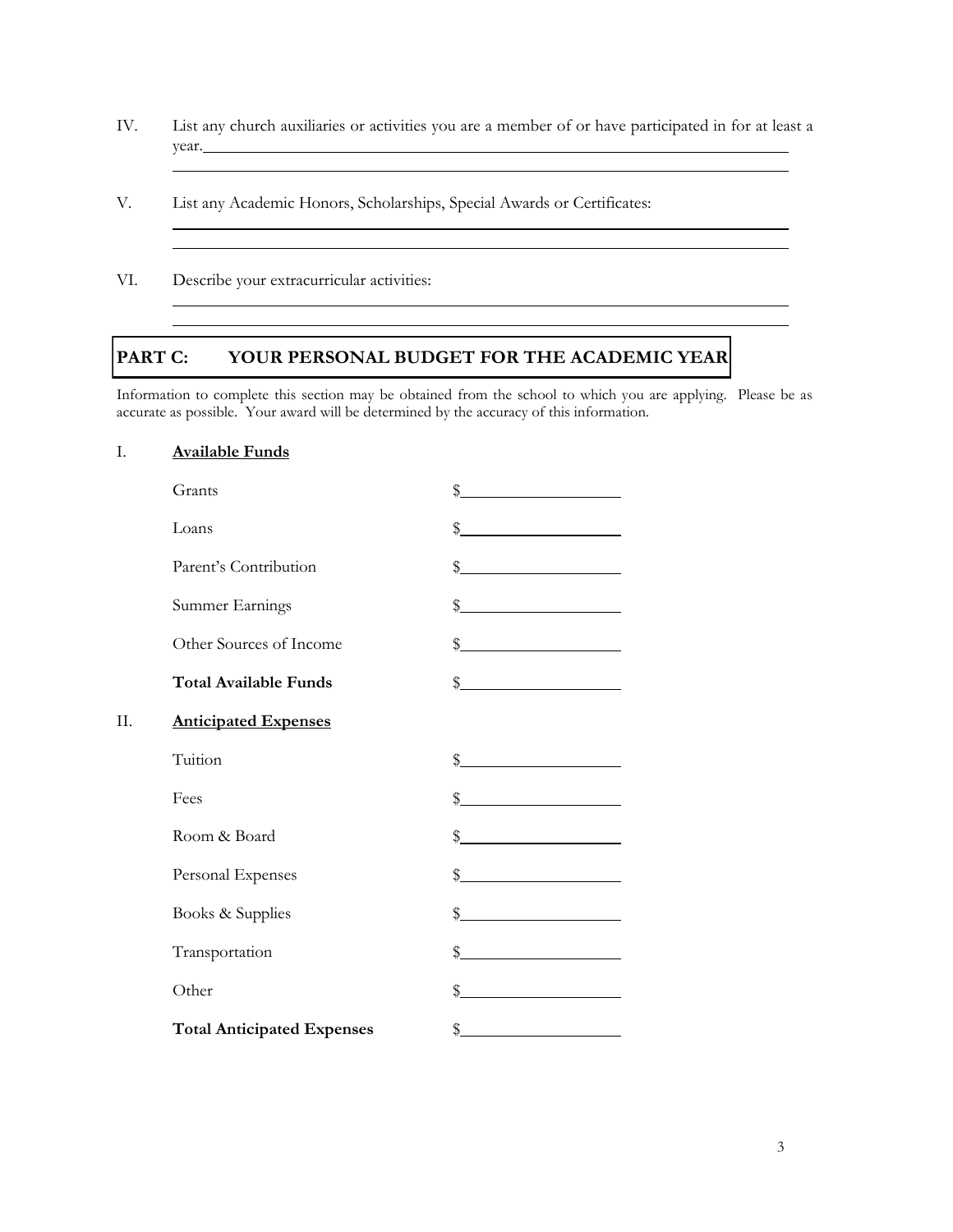#### III. **Total**

| Minus Total Anticipated Expenses (from above) |  |
|-----------------------------------------------|--|
| Total Financial Need                          |  |

Note: All applicants are encouraged to apply for financial assistance with other organizations.

## **PART D: FINANCIAL BACKGROUND**

This section must be completed by the applicant. This information is confidential. Please be as accurate as possible.

- I. Parental Assistance
	- (A) What was the taxable income of your parent(s)/guardian for the previous year? (This figure must be taken from the IRS tax return).
	- (B) Will your parent(s)/guardian(s) be able to assist you financially during the school year? If yes, by how much?

#### II. Personal Assistance

- (A) Do you have any savings that could be used toward your education this year? If yes, how much?
- (B) How much will you earn for school during the summer?
- (C) How many dependents, other than yourself, are your parents supporting? Please provide their names and ages. If any of the dependents are in colleges, please indicate below.

| Dependent 1: | In College: | ves | no |
|--------------|-------------|-----|----|
| Dependent 2: | In College: | ves | no |
| Dependent 3: | In College: | ves | no |
| Dependent 4: | In College: | ves | no |